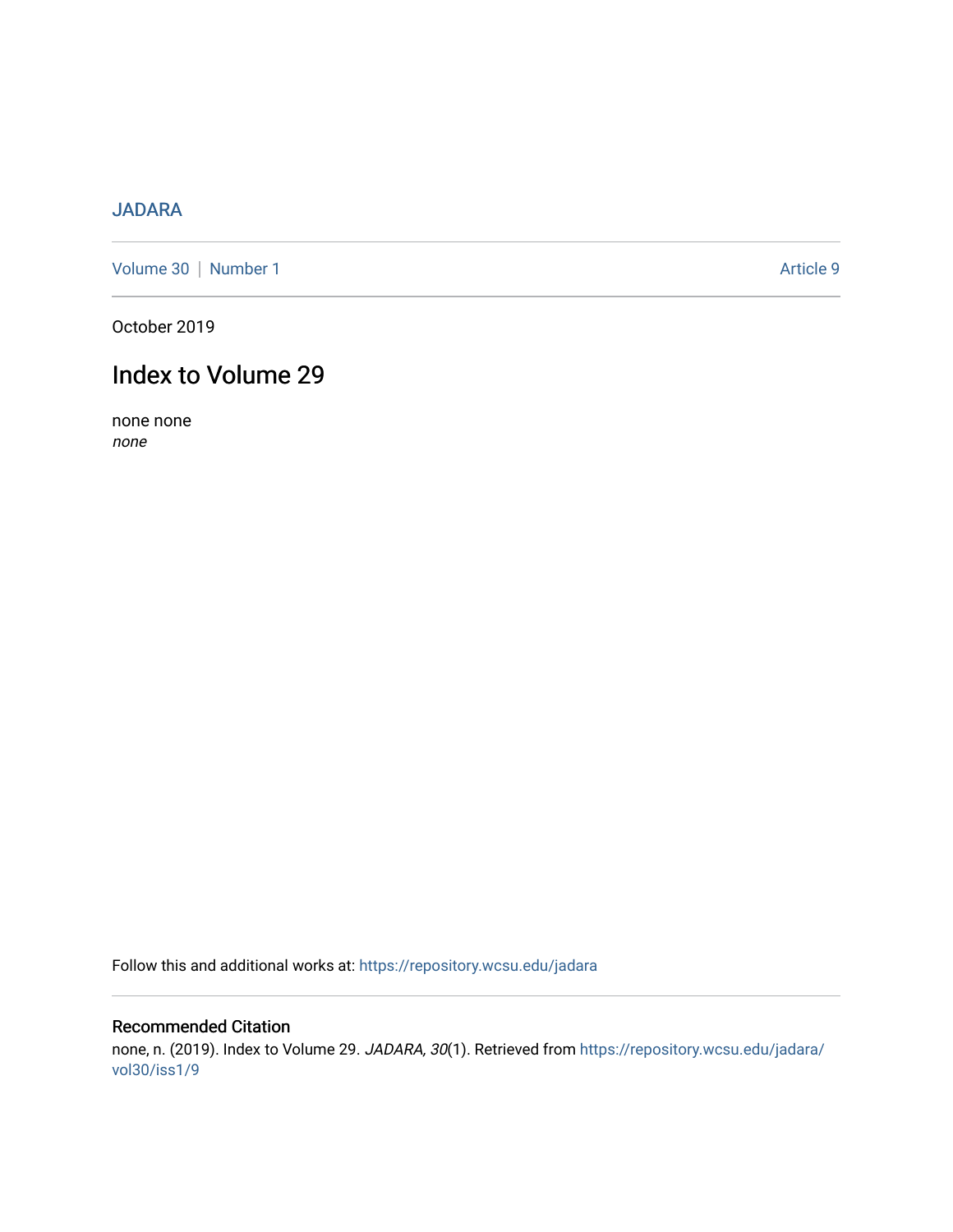# INDEX TO VOLUME 29

## Author Index

| Alvares, R., The Development of a Communication Assessment Paradigm for use with Traditionally                                                                                                                                                                                                                                         |
|----------------------------------------------------------------------------------------------------------------------------------------------------------------------------------------------------------------------------------------------------------------------------------------------------------------------------------------|
| Anderson, G., Enhancing Interpreting Service Delivery within the State/Federal Rehabilitation System  (3,4), 25                                                                                                                                                                                                                        |
| Bailey, P., Toward Collaboration and Community in Student-Faculity Relationships  (2), 14<br>Berkay, P., A Scale for Assessing Hearing Adult's Beliefs about the Capabilities of Deaf Adults  (1), 33                                                                                                                                  |
| Compton, M., Toward Collaboration and Community in Student-faculty Relationships  (2), 14                                                                                                                                                                                                                                              |
| Danermark, B., Persistance and Academic and Social Integration of Hearing-Impared students in Postsecondary<br>Danermark, B., Research on Deafness and Higher Education: Discussion Based on an Overview of Research  (3,4), 1<br>Dube, R., Language Assessment of Deaf Children: American Sign Language and English  (3,4), 8         |
| Gardner, J., A Scale ford Assessing Hearing Adult's Beliefs about the Capabilities of Deaf Adults  (1), 33<br>Geyer, P., Employment Trends for Occupations Requiring a Vocational and Associate's Degree  (3,4), 31<br>Geyer, P., Employment Trends for Occupations Requiring a Bachelor's or Higher Degree: 1992 and 2005  (2), 37    |
| Long, G., The Development of a Communication Assessment Paradigm for use with Traditionally Underserved Deaf                                                                                                                                                                                                                           |
|                                                                                                                                                                                                                                                                                                                                        |
| Peterson, D., Applications of Gestalt Therapy in Deafness Rehabilitation Counseling  (1), 17                                                                                                                                                                                                                                           |
| Schroedel, J., Employment Trends for Occupations Requiring Vocational and Associate's Degree  (3,4), 31<br>Schroedel, J., Employment Trends for Occupations Requiring a Bachelor's or Higher Degree: 1992 and 2005  (2), 37<br>Smith, P., A Scale for Assessing Hearing Adult's Beliefs about the Capabilities of Deaf Adults  (1), 33 |
|                                                                                                                                                                                                                                                                                                                                        |
| Wohar Torres, M., A Post Modern Perspective on the Issue of Deafness as Culture versus Pathology  (2), 1                                                                                                                                                                                                                               |

J.